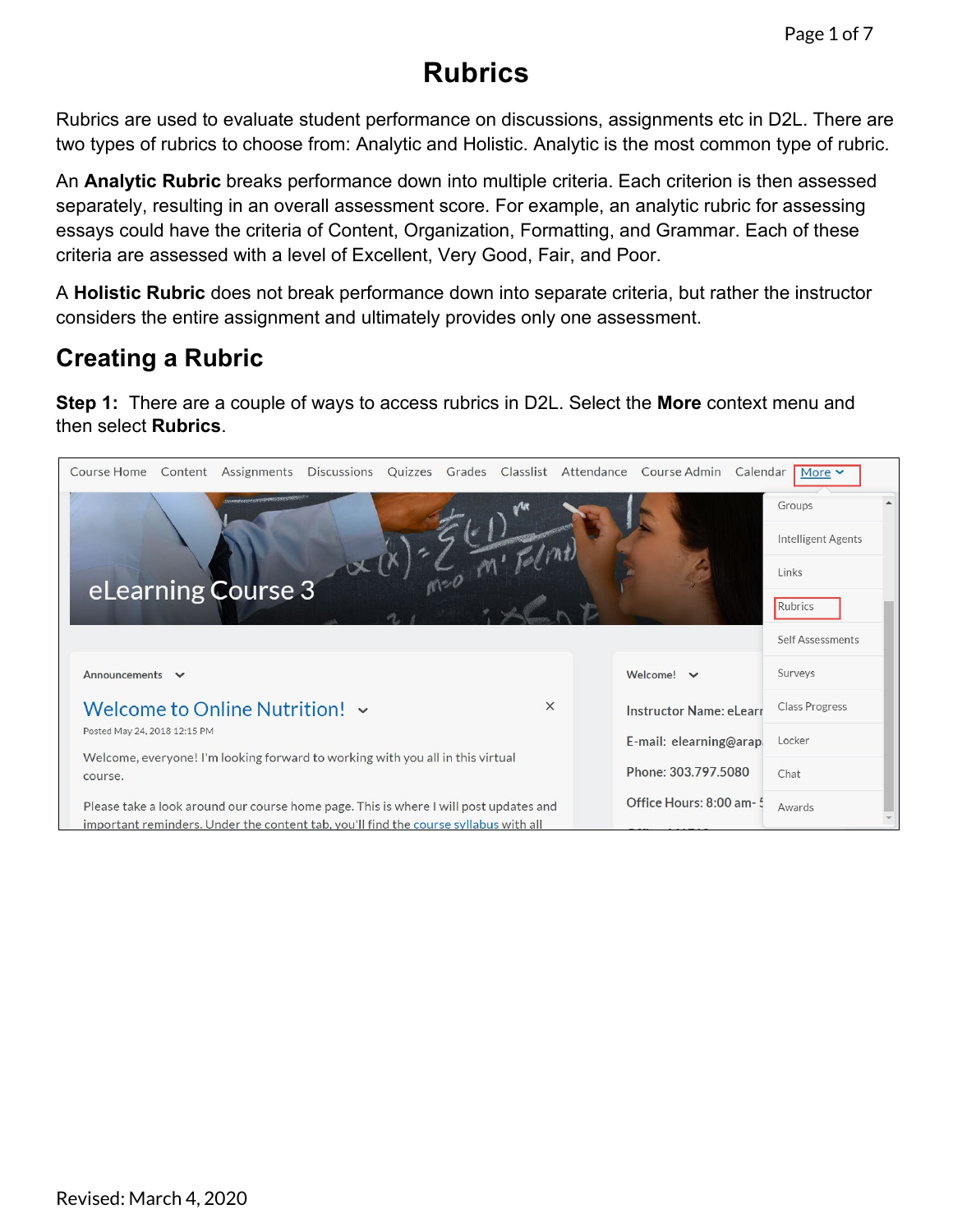Rubrics can also be added from **Discussions** and **Assignments**.

• From **Discussions,** select **Edit Topic** from the dropdown menu. Select the **Assessments** tab. Select **Add Rubric**.

| Edit Topic - Week 1 Discussions $\sim$                               |  |
|----------------------------------------------------------------------|--|
|                                                                      |  |
| <b>Restrictions</b><br>Objectives<br>Properties<br><b>Assessment</b> |  |
| Assessment<br><b>Grade Item</b>                                      |  |
| [New Grade Item] @<br>-- Choose a grade item --<br>$\checkmark$      |  |
| Score Out Of                                                         |  |
| ℯ                                                                    |  |
| <b>Rubrics</b>                                                       |  |
| <b>Add Rubric</b><br>No rubrics selected.                            |  |
| [Create Rubric in New Window]                                        |  |

• From **Assignments,** when you are creating or editing a new folder, scroll down to **Add Rubric.** Select **Save and Close.**

| <b>Evaluation and Feedback</b>                          |  |  |  |  |  |  |  |
|---------------------------------------------------------|--|--|--|--|--|--|--|
| Out Of                                                  |  |  |  |  |  |  |  |
| ❷<br>100                                                |  |  |  |  |  |  |  |
| Grade Item                                              |  |  |  |  |  |  |  |
| [New Grade Item]<br>$\checkmark$<br>None                |  |  |  |  |  |  |  |
| <b>Student View Preview</b>                             |  |  |  |  |  |  |  |
| $100/100 - 100 %$                                       |  |  |  |  |  |  |  |
| Rubrics                                                 |  |  |  |  |  |  |  |
| <b>Add Rubric</b>                                       |  |  |  |  |  |  |  |
| No rubrics selected.                                    |  |  |  |  |  |  |  |
| [Create Rubric in New Window]                           |  |  |  |  |  |  |  |
| <b>Save and Close</b><br>Save and New<br>Save<br>Cancel |  |  |  |  |  |  |  |

Revised: March 4, 2020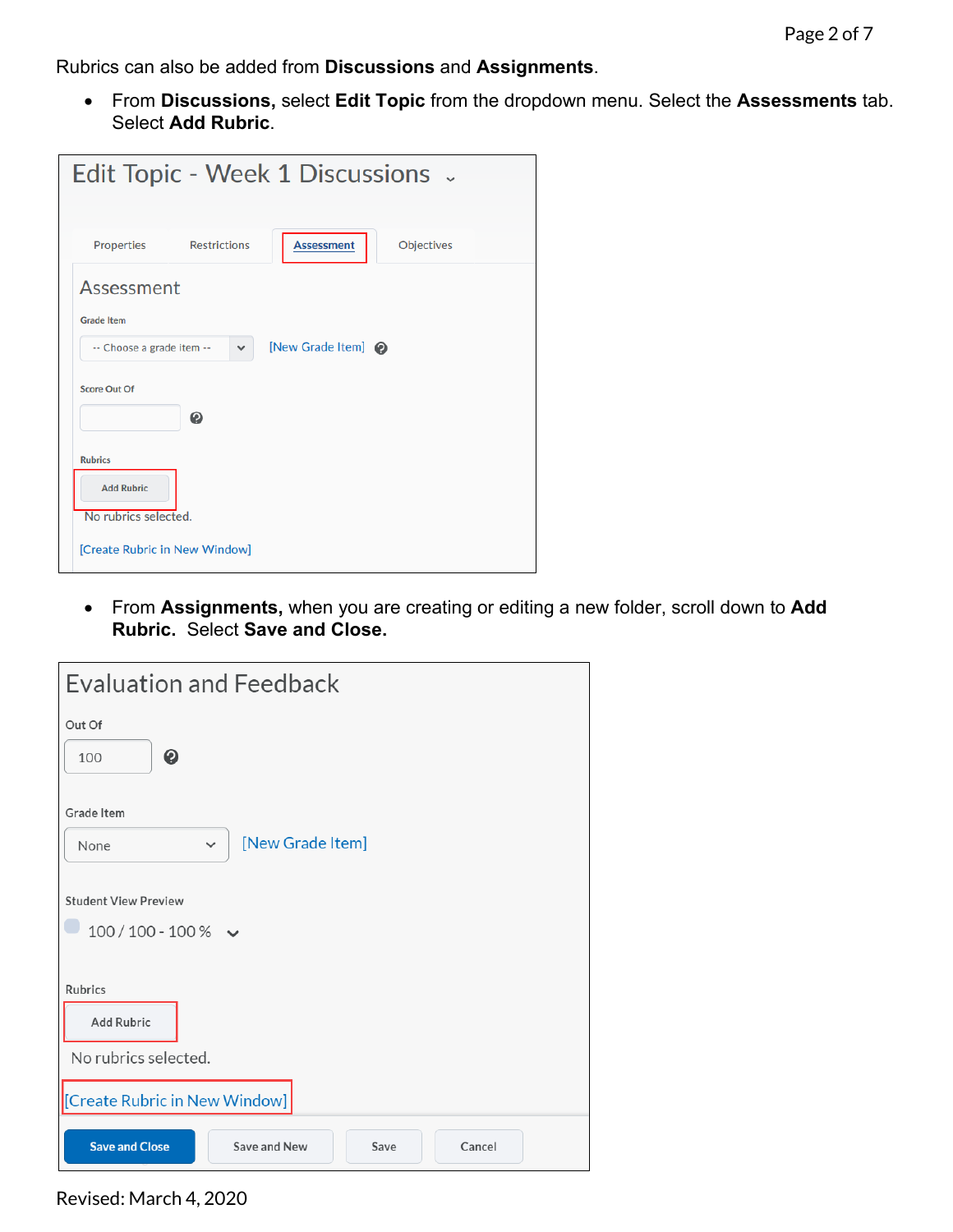**Note:** If you do not have a rubric ready to upload, you can create a new rubric within the tool. Once you have graded using the rubric, the rubric is not able to be edited. However, you are able to archive it.

## **Step 2:** Select **New Rubric**.

| <b>Rubrics</b>                                                                                                                                                                          |
|-----------------------------------------------------------------------------------------------------------------------------------------------------------------------------------------|
| <b>New Rubric</b><br>Rubrics available to this orgunit are listed below. The Status column indicates the status of each rubric and affects how it can be used. What is a rubric status? |
| <b>Show Search Options</b><br>Q<br>Search For                                                                                                                                           |

**Step 3:** Enter a name for the Rubric. Select the type of rubric, **Analytic** or **Holistic.**

|     | Name*                                |   |                                                              |              |                           |                         |    |
|-----|--------------------------------------|---|--------------------------------------------------------------|--------------|---------------------------|-------------------------|----|
|     | Untitled                             |   |                                                              |              |                           |                         |    |
|     | Type: Analytic $\blacktriangleright$ |   | Reverse Level Order<br>Scoring: Points $\blacktriangleright$ |              |                           |                         |    |
|     | Holistic                             | ♧ | Level 4                                                      | Level 3      | Level 2                   | Level 1                 | ⊕  |
|     | ✔ Analytic                           |   | û<br>$\overline{4}$<br>pt                                    | û<br>3<br>pt | û<br>$\overline{2}$<br>pt | û<br>$\mathbf{1}$<br>pt |    |
| ă.  | Criterion 1                          |   |                                                              |              |                           |                         | /4 |
|     |                                      |   | <b>Initial Feedback</b>                                      |              |                           |                         |    |
|     |                                      |   |                                                              |              |                           |                         |    |
| ij. | Criterion 2                          |   |                                                              |              |                           |                         | /4 |
|     |                                      |   | <b>Initial Feedback</b>                                      |              |                           |                         |    |
|     |                                      |   |                                                              |              |                           |                         |    |
| ă.  | Criterion 3                          |   |                                                              |              |                           |                         | /4 |
|     |                                      |   | <b>Initial Feedback</b>                                      |              |                           |                         |    |
|     |                                      |   |                                                              |              |                           |                         |    |
|     |                                      |   |                                                              |              |                           |                         |    |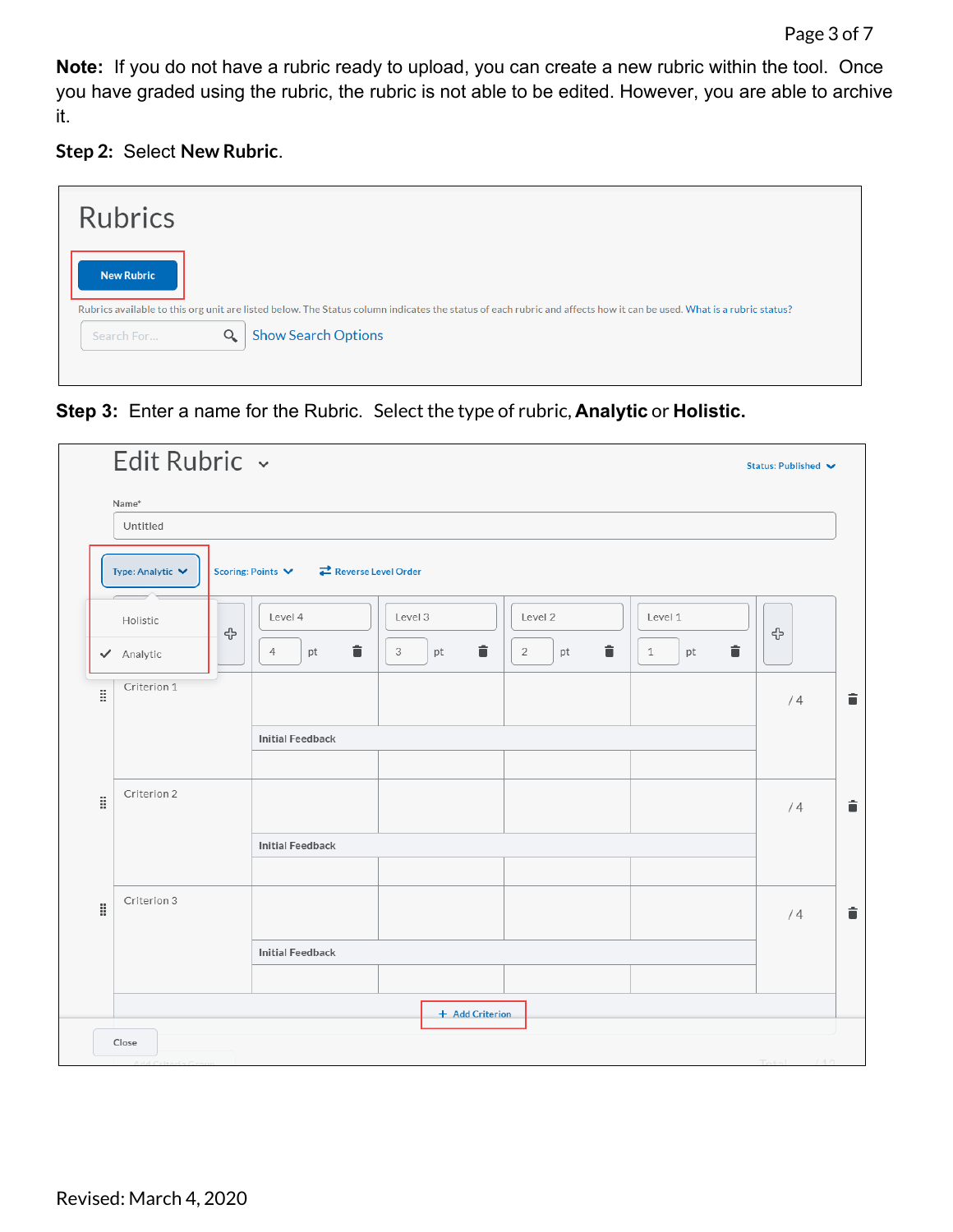**Step 4:** The **Scoring Method** is the next item that would need to be determined. There are three types of scoring methods are available**: No Score, Points, and Custom Points.**

**Note:** Custom Points rubrics can be used to create weighted rubrics.

| Type: Analytic $\vee$              |  | Scoring: Points $\blacktriangleright$ |  | Reverse Level Order |         |
|------------------------------------|--|---------------------------------------|--|---------------------|---------|
|                                    |  |                                       |  |                     |         |
| No Score<br>Points<br>$\checkmark$ |  |                                       |  |                     | Level 3 |
|                                    |  |                                       |  | â                   | 3<br>pt |
| Criterion 1                        |  | <b>Custom Points</b>                  |  |                     |         |
|                                    |  | <b>Initial Feedback</b>               |  |                     |         |
|                                    |  |                                       |  |                     |         |

**Step 5:** Edit **Levels and Criteria**. You can **Reverse the Level Order** of the rubric. You can also **Add new levels before** or **Add new levels after** at any time.

**Note:** Levels indicate a measure of success (excellent, very good, fair, poor) and criteria qualify what was being evaluated (organization, content, grammar, and formatting, for example).

|            | Edit Rubric ~<br>Status: Published V |                                                              |                         |                                      |                         |    |   |  |
|------------|--------------------------------------|--------------------------------------------------------------|-------------------------|--------------------------------------|-------------------------|----|---|--|
|            | Name*                                |                                                              |                         |                                      |                         |    |   |  |
|            | Untitled                             |                                                              |                         |                                      |                         |    |   |  |
|            | Type: Analytic $\blacktriangleright$ | Reverse Level Order<br>Scoring: Points $\blacktriangleright$ |                         |                                      |                         |    |   |  |
|            | ⊕                                    | Level 4<br>î<br>4<br>pt                                      | Level 3<br>î<br>3<br>pt | Level 2<br>î<br>$\overline{2}$<br>pt | Level 1<br>î<br>1<br>pt | ╬  |   |  |
| <b>III</b> | Criterion 1                          |                                                              |                         |                                      |                         | /4 | î |  |
|            |                                      | <b>Initial Feedback</b>                                      |                         |                                      |                         |    |   |  |
|            |                                      |                                                              |                         |                                      |                         |    |   |  |
| <b>III</b> | Criterion 2                          |                                                              |                         |                                      |                         | /4 | â |  |
|            |                                      | <b>Initial Feedback</b>                                      |                         |                                      |                         |    |   |  |
|            |                                      |                                                              |                         |                                      |                         |    |   |  |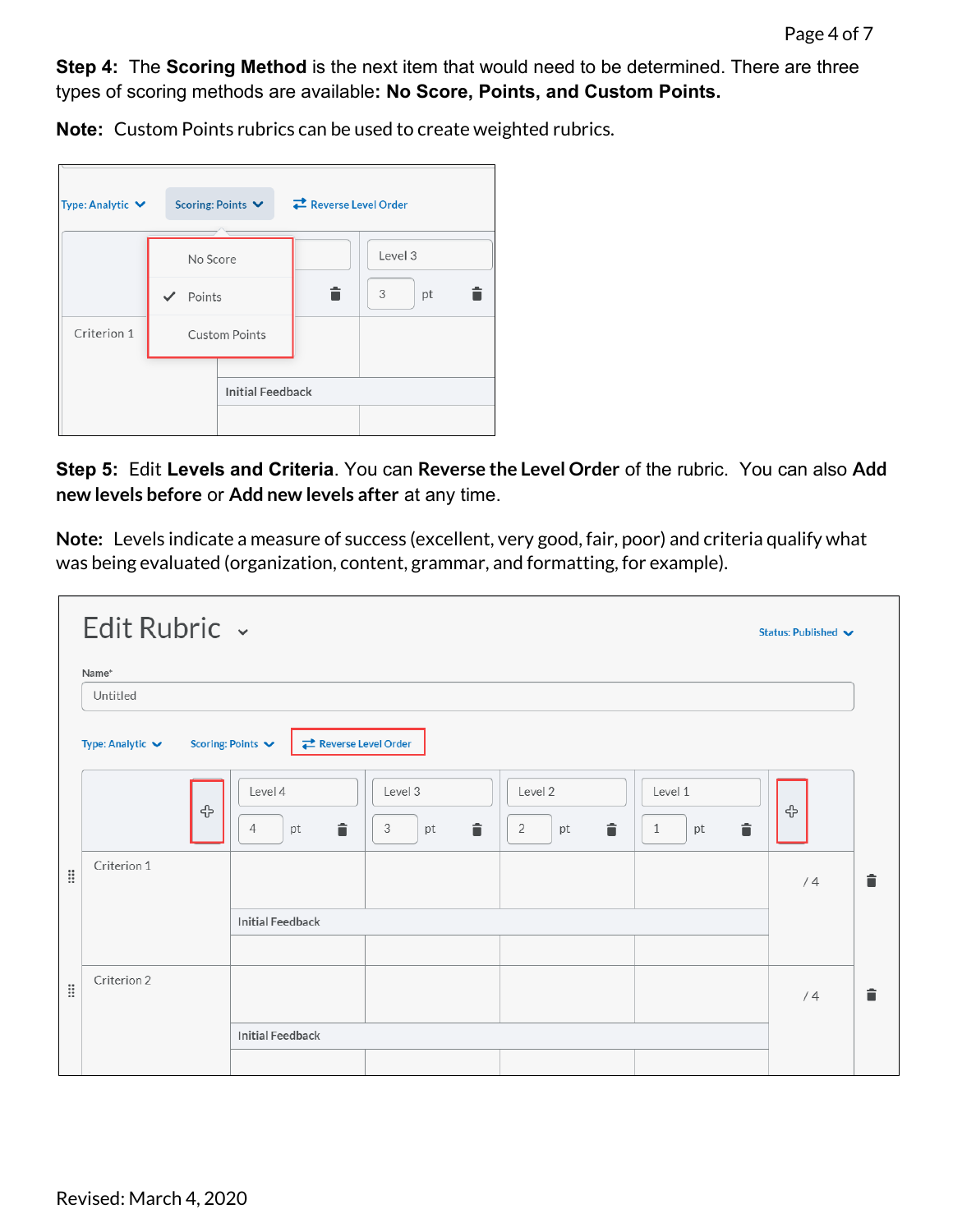**Step 6:** Begin filling in your rubric. Edit the Criterion text box and update the level names and values. Add the criteria level details.

If desired, include initial feedback.

|   | 4                                          | Exemplary<br>â<br>$\overline{4}$<br>pt                                                  | Proficient<br>â<br>3<br>pt                                                                               | Satisfactory<br>言<br>$\overline{2}$<br>pt                                                                                     | Limited<br>貪<br>1<br>pt                                                                                                | 유       |
|---|--------------------------------------------|-----------------------------------------------------------------------------------------|----------------------------------------------------------------------------------------------------------|-------------------------------------------------------------------------------------------------------------------------------|------------------------------------------------------------------------------------------------------------------------|---------|
| Ħ | Critical Analysis                          | Discussion postings<br>display an excellent<br>understanding of the<br>required reading | Cite relevant quotes<br>and no more than<br>10% of postings are<br>in a direct quotation                 | Discussion postings<br>display an<br>understanding of the<br>required reading and<br>reference other<br>research.             | Discussion postings<br>display an<br>understanding of the<br>required reading.                                         | â<br>/4 |
|   |                                            | <b>Initial Feedback</b>                                                                 |                                                                                                          |                                                                                                                               |                                                                                                                        |         |
|   |                                            | Great work!                                                                             |                                                                                                          |                                                                                                                               |                                                                                                                        |         |
| Ħ | Participation in the<br>Learning Community | Discussion postings<br>actively stimulated<br>and sustain further<br>discussion.        | Discussion postings<br>contribute to the<br>class conversations.<br>Responses appear<br>within 48 hours. | Discussion postings<br>sometimes<br>contribute to the<br>overall<br>conversations.<br>Responses appear<br>several days later. | Discussion postings<br>sometimes<br>contribute to the<br>overall<br>conversations. No<br>response to peer<br>postings. | î<br>/4 |
|   |                                            | <b>Initial Feedback</b>                                                                 |                                                                                                          |                                                                                                                               |                                                                                                                        |         |
|   |                                            |                                                                                         |                                                                                                          |                                                                                                                               |                                                                                                                        |         |
| H | Reflective Connections                     |                                                                                         | Discussion postings<br>contribute to the<br>class conversations.<br>Responses appear<br>within 48 hours. |                                                                                                                               | Discussion postings<br>sometimes<br>contribute to the<br>overall<br>conversations. No<br>response to peer<br>postings. | â<br>/4 |

## **Step 7:** Scroll down and navigate to the **Overall Score**. Add details.

| <b>Overall Score</b><br>Each submission is assigned a level of achievement based on its overall rubric score. |                      |                      |                        |   |  |  |  |  |
|---------------------------------------------------------------------------------------------------------------|----------------------|----------------------|------------------------|---|--|--|--|--|
| Perfect                                                                                                       | Very Good            | Satisfactory         | Unacceptable           |   |  |  |  |  |
| or<br>10<br>more                                                                                              | or<br>≐<br>8<br>more | or<br>≐<br>5<br>more | or<br>$\Omega$<br>more | ╬ |  |  |  |  |
|                                                                                                               |                      |                      |                        |   |  |  |  |  |
|                                                                                                               |                      |                      |                        |   |  |  |  |  |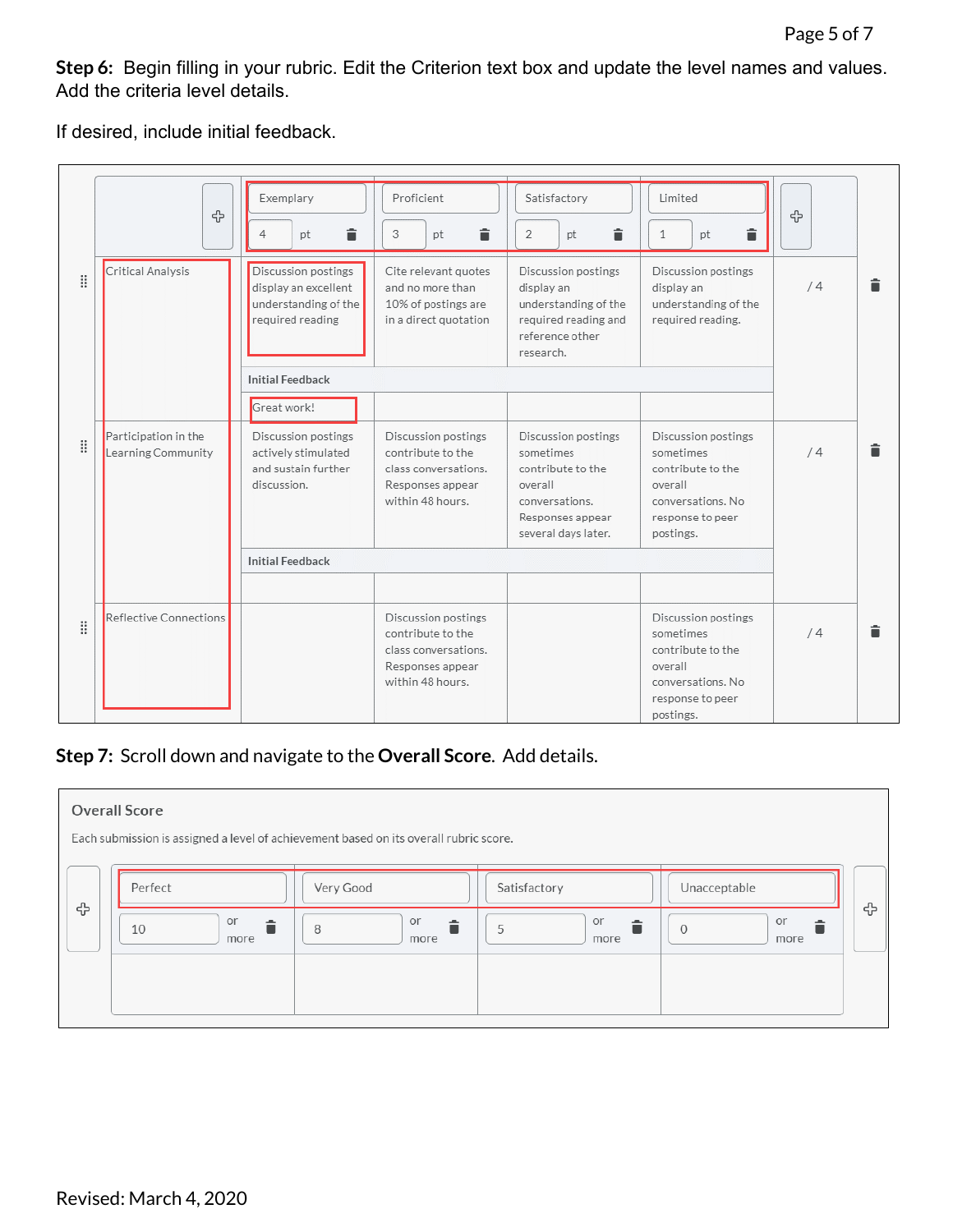**Step 8:** Select **Options**. Select **Rubric visibility** as desired. Select **Hide scores from students** to hide student's point value if you use a different grade scheme.

| Options                                                    |
|------------------------------------------------------------|
| <b>Rubric Visibility</b>                                   |
| Rubric is visible to students<br>$\bullet$                 |
| Rubric is hidden from students                             |
| Rubric is hidden from students until feedback is published |
|                                                            |
| <b>Score Visibility</b>                                    |
| Hide scores from students                                  |

**Step 9:** You can enter a **description** for the rubric for your personal reference. Edit **Advanced Availability** to change associations. When ready, select **Close.**

| Description<br>Add a description for your personal reference. It will not be shared with students.     |  |
|--------------------------------------------------------------------------------------------------------|--|
|                                                                                                        |  |
| <b>Advanced Availability</b><br>Allow new associations in                                              |  |
| Competencies<br>$\blacktriangledown$<br>ePortfolio<br>$ \blacktriangledown $<br>What are associations? |  |
| Close                                                                                                  |  |